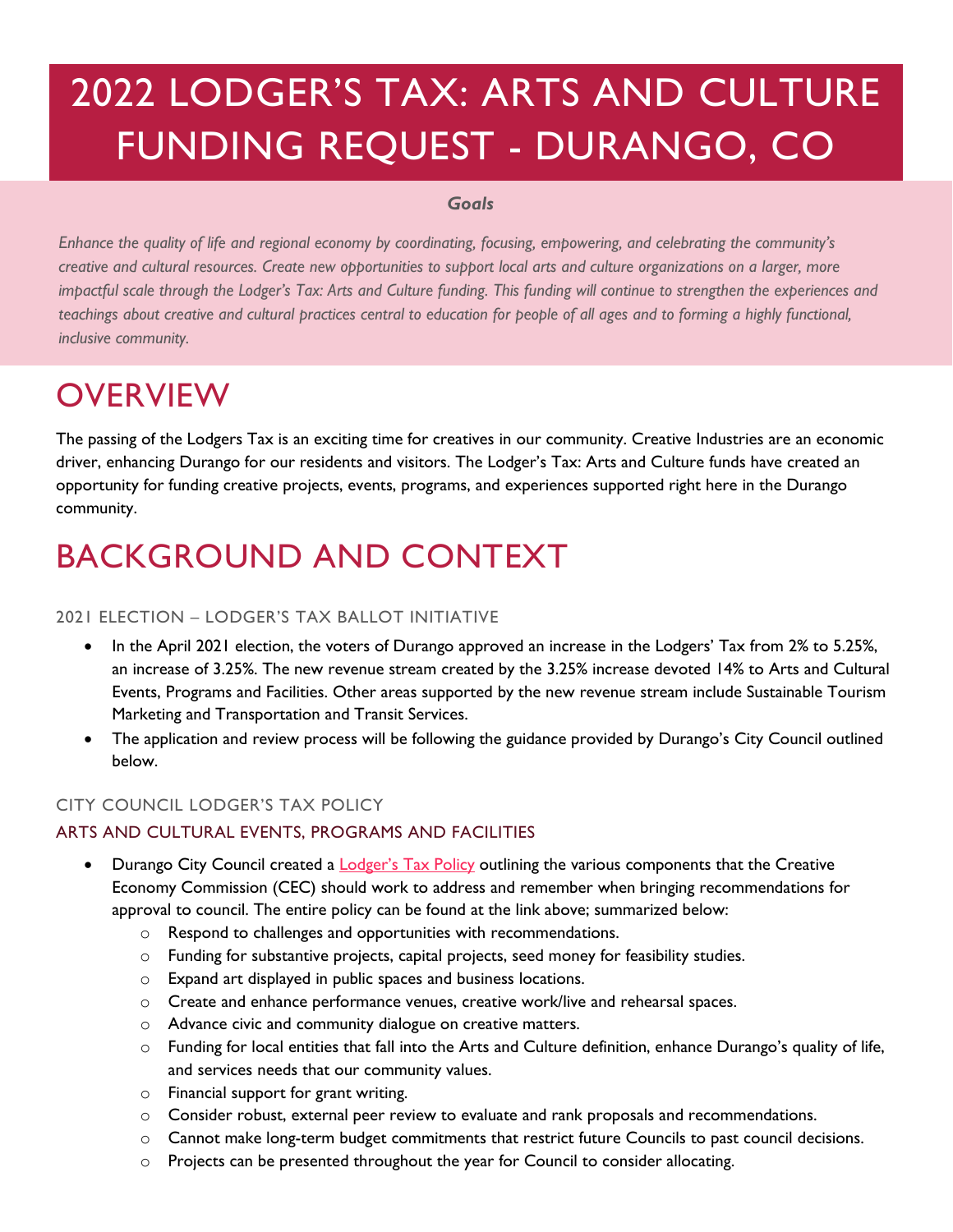#### CREATION OF THE LODGER'S TAX APPLICATION

- Using the Lodger's Tax Policy provided by City Council, members from the CEC and the Durango Creative District worked together to create the application you will find below.
- The intent was to make the application process accessible and easy for individuals, organizations, and various other creatives to apply.
- Being the first year funding this program, it is likely that changes will be made based on best practices and areas for improvement in 2023.

# ELIGIBLE PROJECTS

Please note this is not a comprehensive list of all eligible projects. If you have a project that is not listed below, please reach out to **Tommy.Crosby@durangogov.org** to discuss eligibility.



# APPLICATION PROCESS

partners.

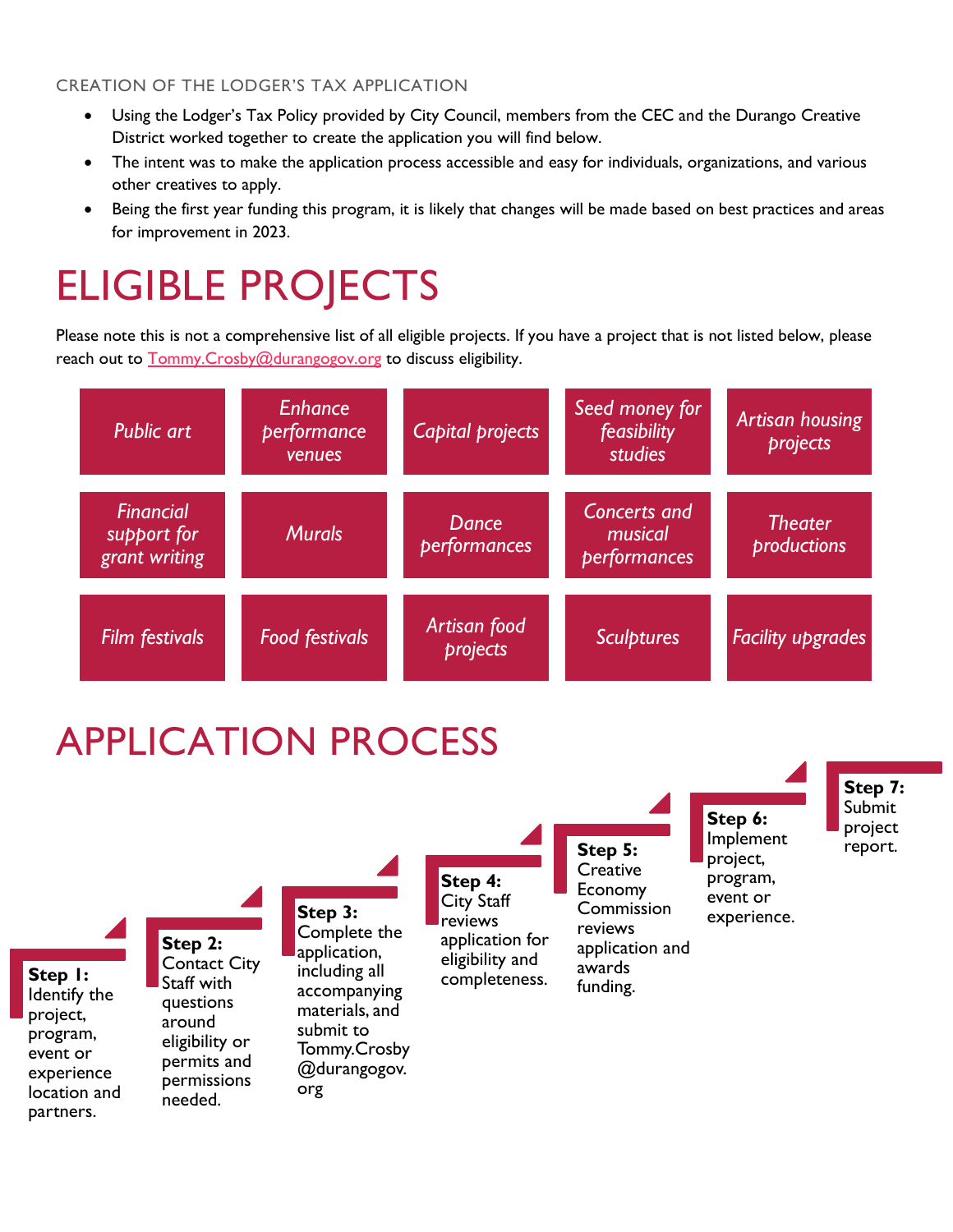# EVALUATION GUIDELINES

- 1. Quality of project were you happy with the quality of the project?
- 2. Creativity is this a new event or a continuing project?
- 3. Intergenerational components are attendees multi-generational?
- 4. DEI components  $-$  is the project created by / for, available, accessible, marketed to, and attended by multiple cultures and communities?
- 5. Community Engagement how will this project engage various cohorts of our community?
- 6. Collaboration who did you partner with for this event?
- 7. Off-Season impact does the project take place outside of the summer months?
- 8. Duration is this a one time event, permanent, or temporary project?
- 9. Environmental sustainability does the project abide by, and respect community efforts for environmentally sustainable activities?
- 10. Quality of proposal does the proposal meet all requirements and include all necessary supplementary documents?

Each category will be scored on a  $1 - 9$  scale ( $1 =$  poor,  $9 =$  exceptional). Evaluations with the highest cumulative score are likely to receive funding closer to their requested amount. Certain categories may not apply to certain projects and that will be considered during the evaluation.

# FREQUENTLY ASKED QUESTIONS

#### **DEADLINE TO APPLY:**

- June 30th, 2022
- August 31st, 2022

#### **HOW MUCH FUNDING CAN BE REQUESTED?**

- Lodger's Tax: Arts and Culture funding opportunities are for projects, program, events, and experiences over \$5,000.
- It is likely that projects will be awarded between \$5,000 \$50,000. Projects may be awarded more than \$50,000 based on impact and availability of funds.

#### **WHEN DOES FUNDING NEED TO BE USED BY?**

- Funding must be used in the same fiscal year it is awarded.
- The City of Durango's fiscal year runs from  $|a_n| Dec$  31.

#### **CAN PART OF MY FUNDING REQUEST BE USED FOR ADMINISTRATIVE COSTS?**

• Administrative costs can be up to 25% of a funding request.

#### **WHO REVIEWS THE APPLICATIONS?**

• The Creative Economy Commission reviews and approves funding requests for the Lodger's Tax: Arts and Culture funding.

#### **CAN AN ORGANIZATION APPLY MULTIPLE TIMES PER YEAR?**

• Organizations may only apply once per year for Lodger's Tax: Arts and Culture funding.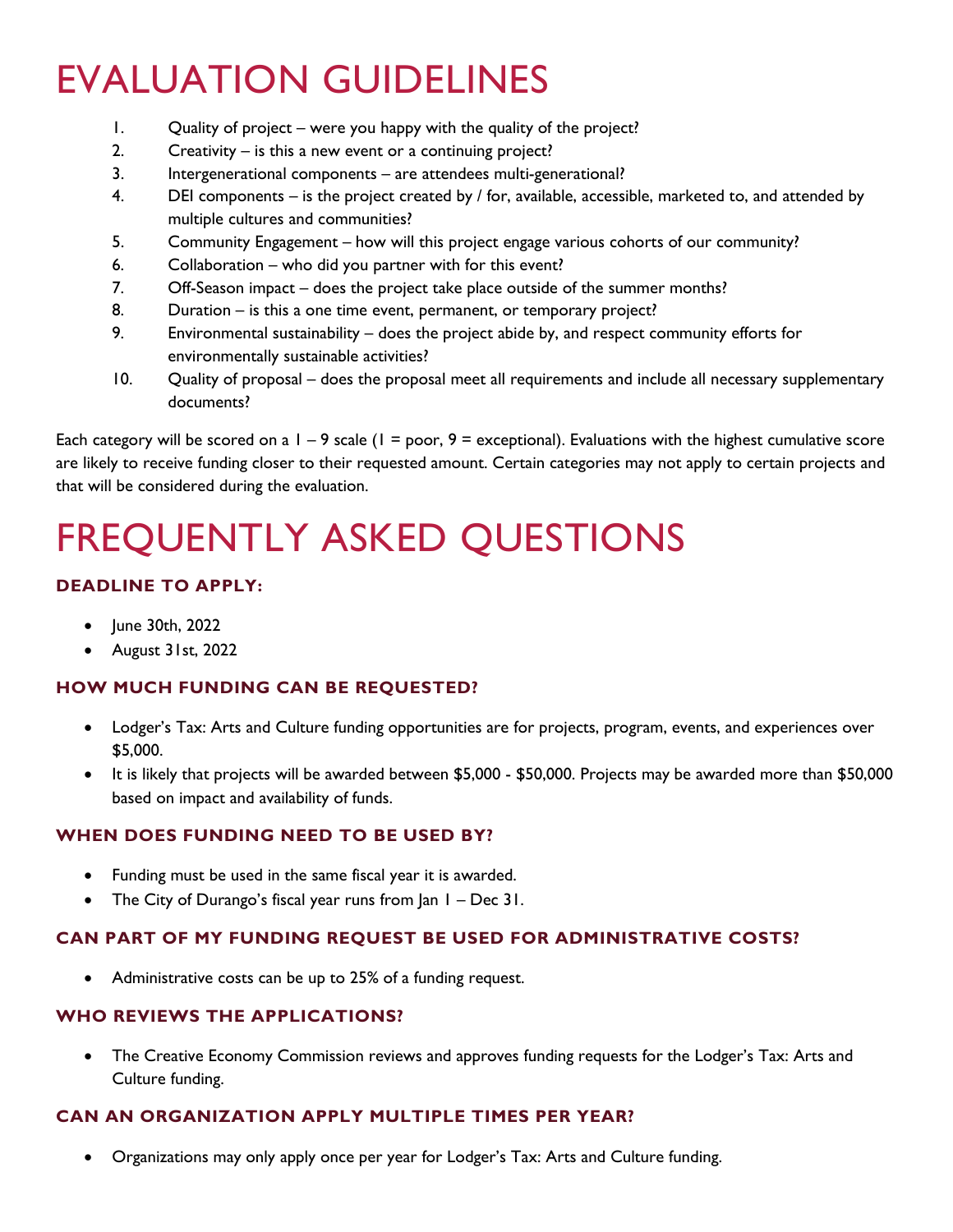#### **CAN AN ORGANIZATION APPLY CONSECUTIVE YEARS?**

• Yes - organizations can apply for Lodger's Tax funding for consecutive years. Organizations will not be able to apply for additional funding until the project report has been submitted from their previous project.

#### **CAN FUNDING BE USED FOR MARKETING?**

- No marketing for your event is not included in the scope of the Lodger's Tax: Arts and Culture funding request.
- Requests for marketing funding can be made to Visit Durango and the Lodger's Tax: Sustainable Tourism Marketing funds they have available.

#### **WILL A CONTRACT BE REQUIRED FOR THIS PROJECT?**

• If you project requires funding before the project is completed, and not receiving funding via a reimbursement, then it will be required to enter a contract between your organization and the City of Durango. If your project is going to be reimbursed after completion, you will not need to enter a contract with the City of Durango.

#### **WHAT TYPE OF REPORTING WILL BE NECESSARY FOR THIS FUNDING?**

• After your project, event, experience, or program is completed, there will need to be a report sent to [tommy.crosby@durangogov.org](mailto:tommy.crosby@durangogov.org) detailing the scope and impact of your project, event, experience, or program. The outline for this report can be found at [this](https://www.durangogov.org/DocumentCenter/View/23739/Lodgers-Tax-Arts-and-Culture-Reimbursement-Form) link as well as in the supporting documents section of the application.

#### **HOW DO I SUBMIT MY APPLICATION?**

• **[APPLICATIONS CAN BE SU](mailto:tommy.crosby@durangogov.org)BMITTED TO TOMMY CROSBY,** tommy.crosby@durangogov.org**.**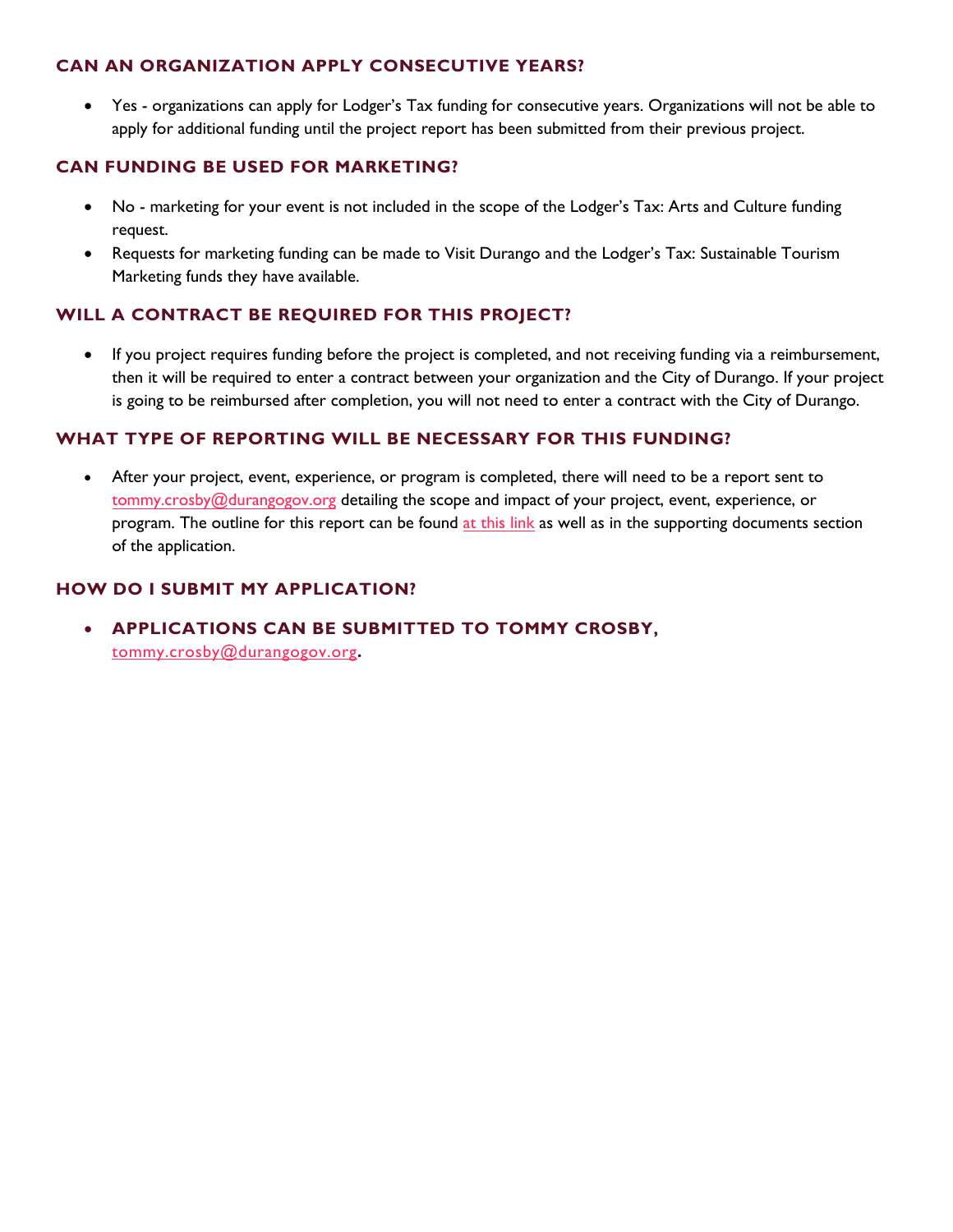## APPLICATION

#### LEAD APPLICANT INFORMATION

| <b>APPLICANT NAME:</b>    |                  |                  |
|---------------------------|------------------|------------------|
| <b>ORGANIZATION NAME:</b> |                  |                  |
| DATE:                     | PHONE:           |                  |
| EMAIL:                    |                  |                  |
| <b>ADDRESS:</b>           |                  |                  |
| CITY:                     | STATE:           | <b>ZIP CODE:</b> |
| <b>PROJECT DETAILS</b>    |                  |                  |
| PROJECT NAME:             |                  |                  |
| PROJECT LOCATION:         |                  |                  |
| <b>START DATE:</b>        | <b>END DATE:</b> |                  |
| PROJECT DURATION:         |                  |                  |

DO YOU HAVE THE NECESSARY APPROVALS FOR YOUR LOCATION?

#### PROJECT DESCRIPTION

TYPE OF PROJECT:

TOTAL BUDGET:

FUNDING REQUEST: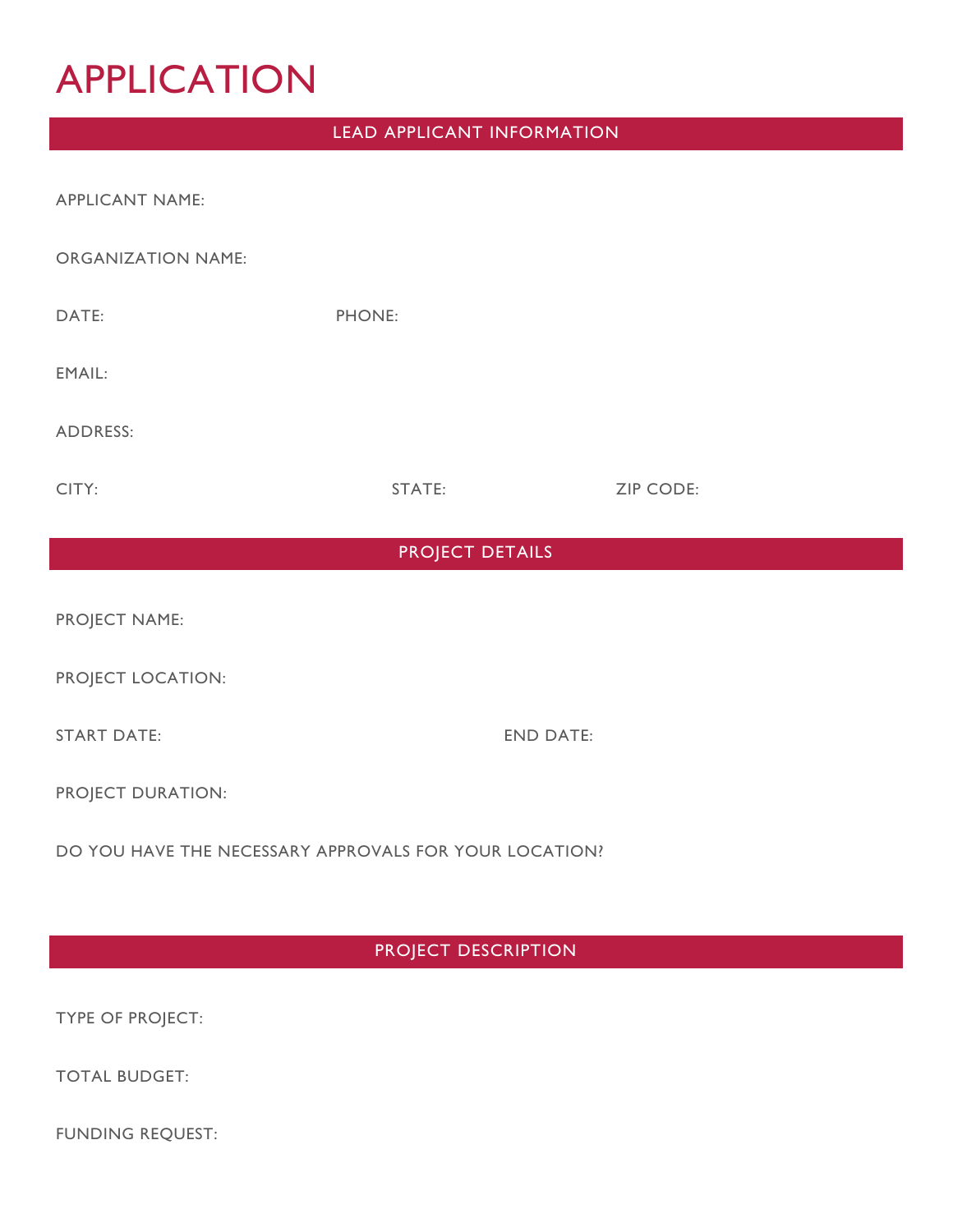DOES THIS PROJECT, EVENT, EXPERIENCE, OR PROGRAM: (LIMIT – 250 WORDS) EXPAND ART DISPLAYED IN PUBLIC SPACES AND BUSINESS LOCATIONS? CREATE AND ENHANCE PERFORMANCE VENUES, CREATIVE WORK/LIVE AND REHEARSAL SPACES? ADVANCE CIVIC AND COMMUNITY DIALOGUE ON CREATIVE MATTERS?

DOES THIS PROJECT, EVENT, EXPERIENCE, OR PROGRAM INCREASE ENGAGEMENT WITH BIPOC, LGBTQ+, UNDOCUMENTED, DISABLED, HOUSELESS, OR OTHER UNDER-REPRESENTED COMMUNITIES? (LIMIT – 250 WORDS)

PLEASE DEMONSTRATE HOW THIS PROJECT, EVENT, EXPERIENCE, OR PROGRAM ALIGNS WITH THE CITY OF DURANGO COMPREHENSIVE PLAN FOR ARTS AND CULTURE [\(LINK TO COMP PLAN FOUND](https://www.durangogov.org/DocumentCenter/View/8887/Comprehensive-Plan-2017?bidId=)  [HERE,](https://www.durangogov.org/DocumentCenter/View/8887/Comprehensive-Plan-2017?bidId=) PAGES 113 - 119). (LIMIT – 250 WORDS)

IS THIS A NEW PROJECT, EVENT, EXPERIENCE, OR PROGRAM? (LIMIT – 250 WORDS)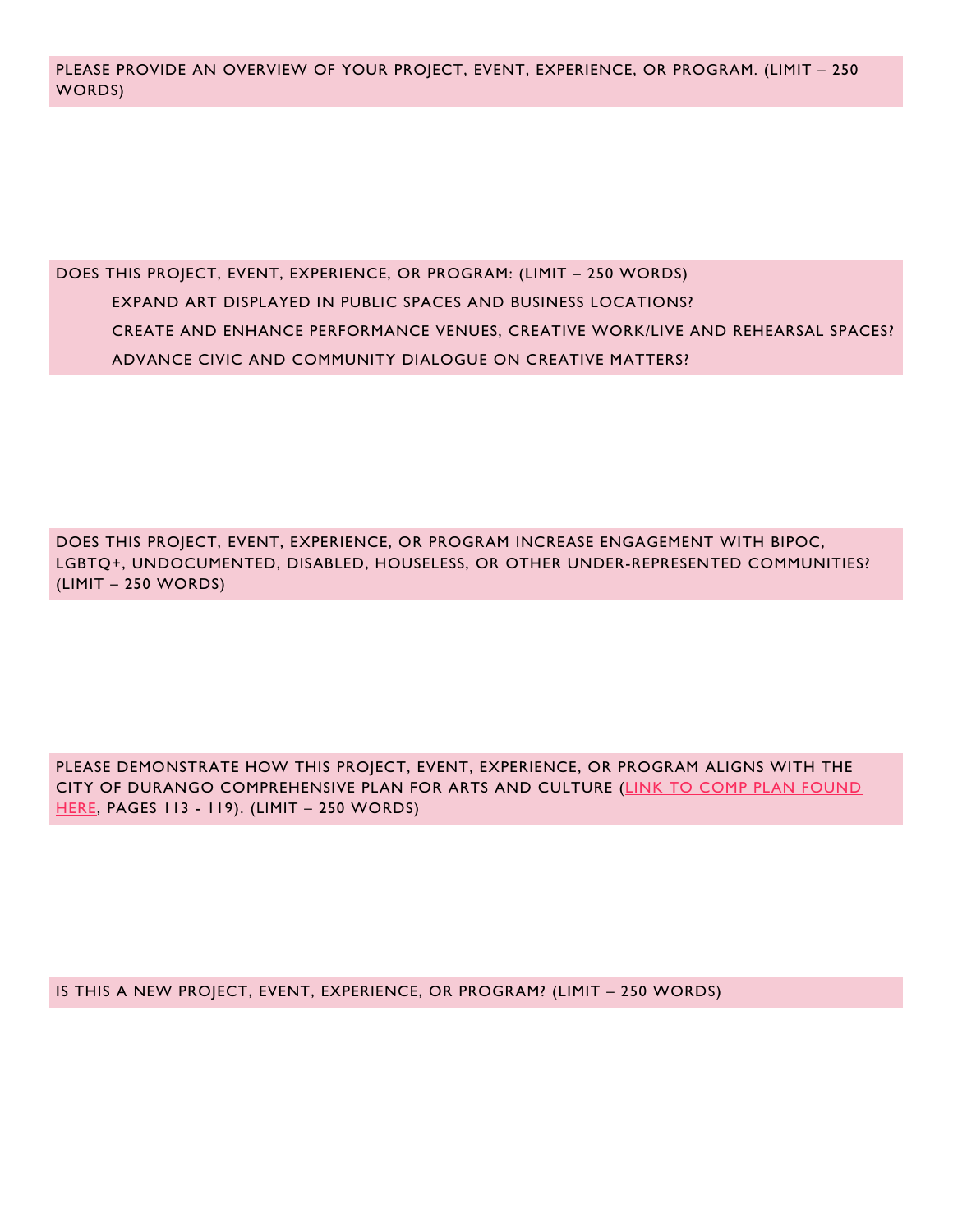WILL THIS PROJECT, EVENT, EXPERIENCE, OR PROGRAM REQUIRE A FEE TO ACCESS? (LIMIT – 250 WORDS)

PLEASE DESCRIBE ANY INTERGENERATIONAL ASPECTS OF THIS PROJECT, EVENT, EXPERIENCE, OR PROGRAM. (LIMIT – 250 WORDS)

#### ARE THERE ANY PARTNERS (ORGANIZATIONS, INDIVIDUALS, NON-PROFITS, ETC.) IN THIS PROJECT, EVENT, EXPERIENCE, OR PROGRAM? PLEASE LIST ALL COLLABORATIVE PARTNERS. (LIMIT – 250 WORDS)

IS THIS PROJECT, EVENT, EXPERIENCE OR PROGRAM A ONE-TIME EVENT? (LIMIT – 250 WORDS)

WILL THIS PROJECT, EVENT, EXPERIENCE, OR PROGRAM HAVE AN OFF-SEASON IMPACT TO DURANGO? OFF-SEASON DEFINED AS NOVEMBER - APRIL. (LIMIT – 250 WORDS)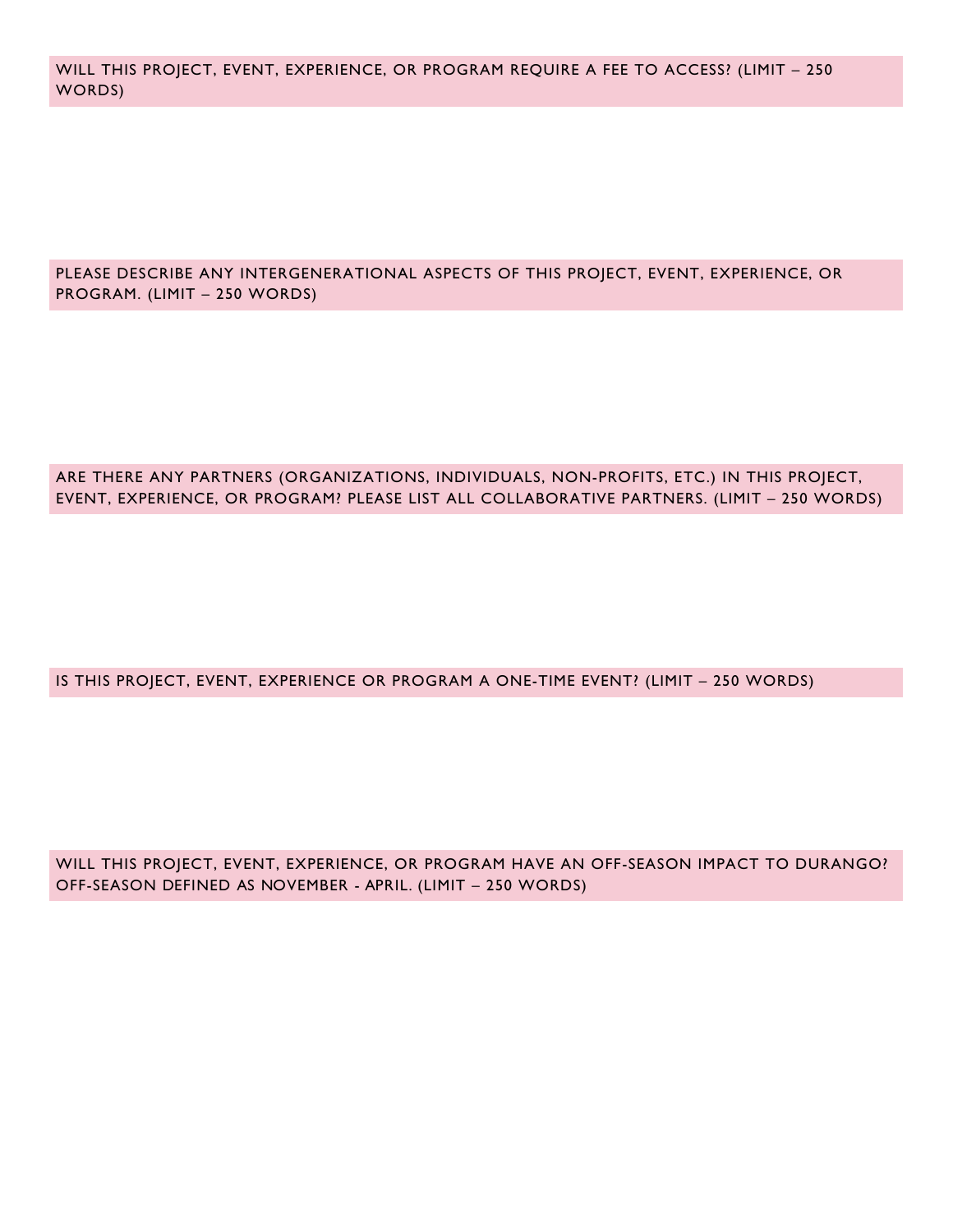DOES THIS PROJECT, EVENT, EXPERIENCE, OR PROGRAM HAVE MATCHING FUNDS OR OTHER FUNDING SOURCES? (LIMIT – 250 WORDS)

#### WILL THIS PROJECT, EVENT, EXPERIENCE, OR PROGRAM BE ABLE TO MOVE FORWARD WITHOUT LODGER'S TAX: ARTS AND CULTURE FUNDING? (LIMIT – 250 WORDS)

#### IF THIS PROJECT NEEDS FUNDING PRIOR TO PROJECT COMPLETION, PLEASE DESCRIBE WHY A REIMBURSEMENT AFTER THE PROJECT IS COMPLETED WILL NOT WORK. (LIMIT – 250 WORDS)

PLEASE PROVIDE ANY ADDITIONAL DETAILS NOT YET MENTIONED. (LIMIT – 250 WORDS)